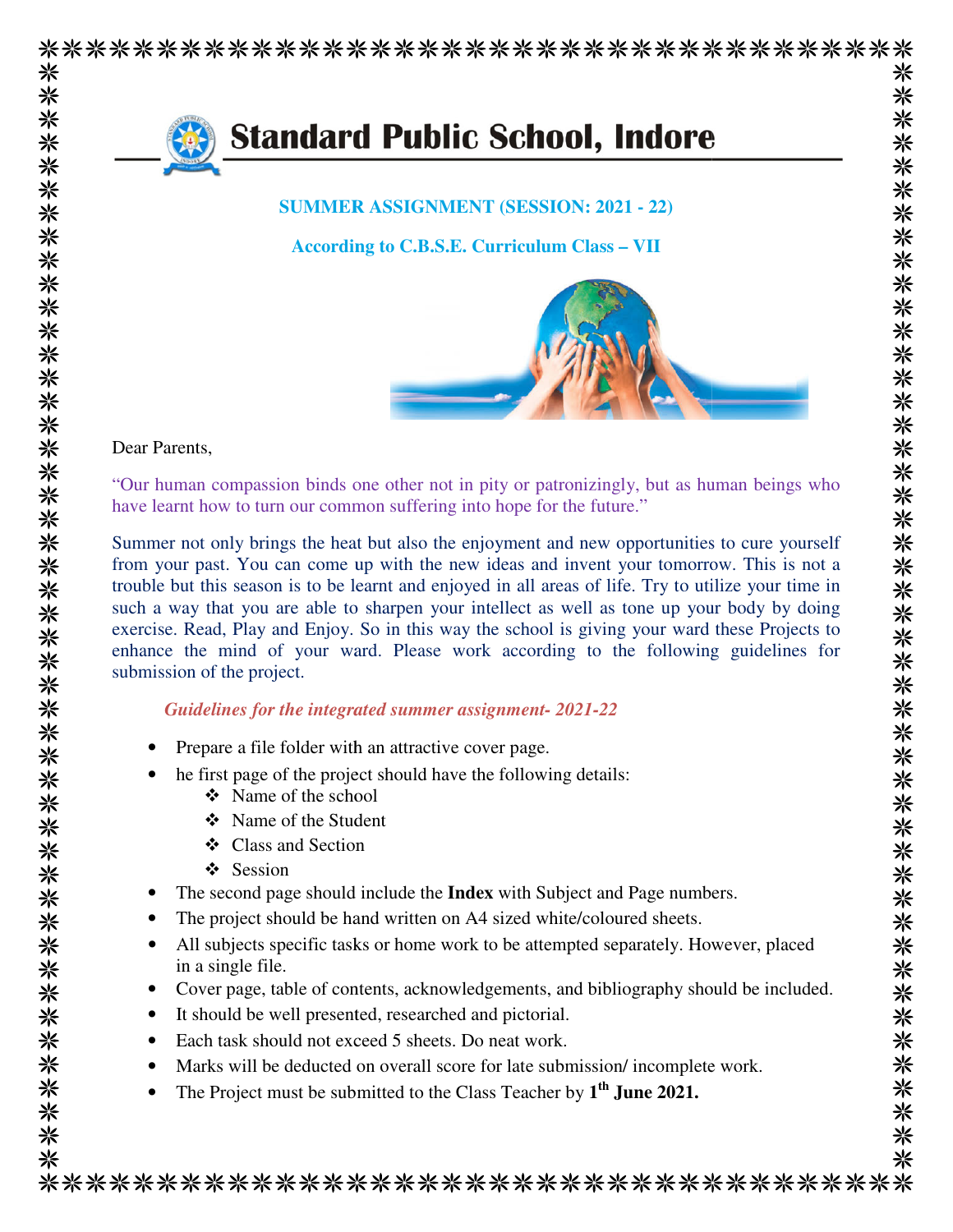|         | <b>Inter disciplinary Project:</b>                                                           |  |  |
|---------|----------------------------------------------------------------------------------------------|--|--|
|         | <b>Basic Objectives:</b>                                                                     |  |  |
|         | To increase the understanding of a pandemic and the changes it brought in the society.       |  |  |
|         | To enhance the self-reading and analysing habit and develop the problem solving<br>approach. |  |  |
|         | To realise the importance and need of humanity during this time of pandemic.                 |  |  |
| English |                                                                                              |  |  |
| Q. No.  | Questions                                                                                    |  |  |
| Q.1     | "In the face of adversity, we have a choice. We can be bitter or we can be better".          |  |  |
|         | Write an article on "COVID 19-PANDEMIC, CURSE and HUMANITY" in about                         |  |  |
|         | 150 words.                                                                                   |  |  |
| Q.2     | Design your own newspaper with important news based on "Covid-19 Facets:                     |  |  |
|         | Pandemic, curse and humanity."                                                               |  |  |
| Q.3     | One of the students of your class was not able to meet the expenses of the School            |  |  |
|         | (financial) during this pandemic period and you helped him. Write a letter to your           |  |  |
|         | cousin brother/sister describing the same.(150 words)                                        |  |  |
| Q.A     | Write a self-composed poem with the use of poetic devices on "CORONA -A                      |  |  |
|         | THREAT" or "COVID-19". (About 25-30 lines).                                                  |  |  |
| Q.5     | Read any one of the following books online and answer the questions that follow:             |  |  |
|         | 1) Adventures of Sherlock Holmes-Arthur Conan Doyle                                          |  |  |
|         | 2) The innocence of Father Brown-G.K Chesterton                                              |  |  |
|         | a) Synopsis of the book.                                                                     |  |  |
|         | b) The character you liked the most & why?                                                   |  |  |
|         | c) 10 New words with their Meanings, Synonyms & Antonyms.                                    |  |  |

\*\*\*\*\*\*\*\*\*\*\*\*\*\*\*\*\*\*\*\*\*\*\*\*\*\*\*\*\*\*\*\*\*\*\*\*\*\*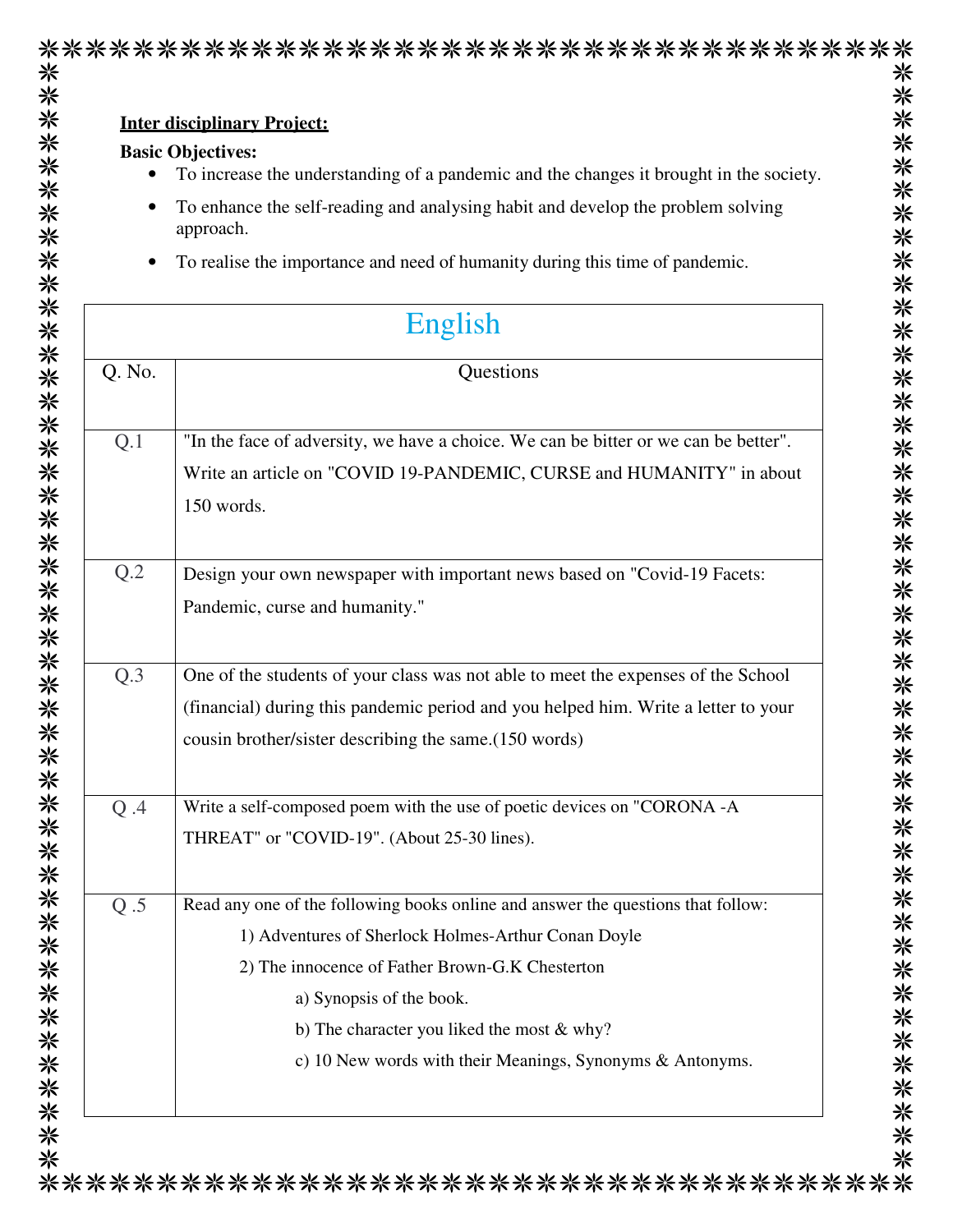|             | Hindi                                                                                             |
|-------------|---------------------------------------------------------------------------------------------------|
| Q.No.       | Questions                                                                                         |
| प्रश्न- $1$ | कोरोना महामारी की म्शिकल घड़ियों में व्यक्ति सामाजिक दूरी बनाए रखने के साथ मानवीयता भी            |
|             | त्याग रहा है। इस परिस्थिति को आधार मानकर 'विल्प्त होती मानवता' विषय पर 16 से 18                   |
|             | पंक्तियों की कविता लिखिए।                                                                         |
| प्रश्न-2    | कोरोना काल में आप चाहकर भी अपने किसी परिजन, मित्र या पड़ोसी की सहायता नहीं कर पाए और वह           |
|             | आपकी। इस संस्मरण (अनुभव व स्मृति ) को निम्नलिखित संकेत बिंद्ओं के आधार पर 80 से 100 शब्दों        |
|             | में लिखिए।                                                                                        |
|             | संकेत बिंद् –                                                                                     |
|             | 1. परिजन से संबंध<br>2. उस परिस्थिति का वर्णन                                                     |
|             | 4. सहायता न कर पाने या ना मिल पाने पर आपकी मनोस्थिति<br>3. सहायता का भाव                          |
| प्रश्न- $3$ | कोरोना योद्धा के रूप में चिकित्सक, दवाई विक्रेताओं, किराना व्यापारियों तथा दैनिक आवश्यकताओं की    |
|             | पूर्ति करने वाले सामाजिक कार्यकर्ताओं ने न केवल अपने उत्तरदायित्व का निर्वहन किया बल्कि अपनी      |
|             | मानवीयता का परिचय भी दिया है । ऐसे ही किसी एक योद्धा से साक्षात्कार लेकर उसका अनुभव साझा          |
|             | करें।                                                                                             |
|             | निर्देश –                                                                                         |
|             | 1) साक्षात्कार वास्तविक या प्रत्यक्ष हो जिसकी वीडियो रेकॉर्डिंग की गई हो। इस आपातकालीन स्थिति में |
|             | आप फ़ोन पर भी साक्षात्कार लेकर वॉइस रेकॉर्डिंग द्वारा रेकॉर्ड जमा करें।                           |
|             | 2) साक्षात्कार में कम से कम 12 से 15 प्रश्न होना आवश्यक है ।                                      |
|             | 3) साक्षात्कार का लिखित व मौखिक रेकॉर्ड दोनों देना अनिवार्य है।                                   |
| प्रश्न-4    | कोरोना काल में मानवीयता की धज्जियाँ उड़ाती कालाबाज़ारी की खबरों को अखबारों से एकत्र कर            |
|             | चिपकाएँ और उन पर अपनी समालोचनात्मक टिप्पणी दें।                                                   |
|             | निर्देश –                                                                                         |
|             | 1. कम से कम पाँच खबर हो ।                                                                         |
|             | 2. सभी पर संक्षिप्त 3 से 4 वाक्यों में टिप्पणी देना अनिवार्य है ।                                 |
| प्रश्न-5    | अपनी पाठ्य पुस्तक बाल महाभारत कथा को ध्यानपूर्वक पढ़कर महाभारत के युद्ध का कोरोना महामारी         |
|             | की जंग से तुलनात्मक अध्ययन करें ।                                                                 |
|             | अध्ययन बिंद् –                                                                                    |
|             | 1. युद्ध का कारण<br>2. युद्ध में प्रयुक्त अस्त्र-शस्त्र                                           |
|             | 3. युद्ध के परिणाम (लाभ-हानि)<br>4. चित्रात्मक प्रस्तुतिकरण                                       |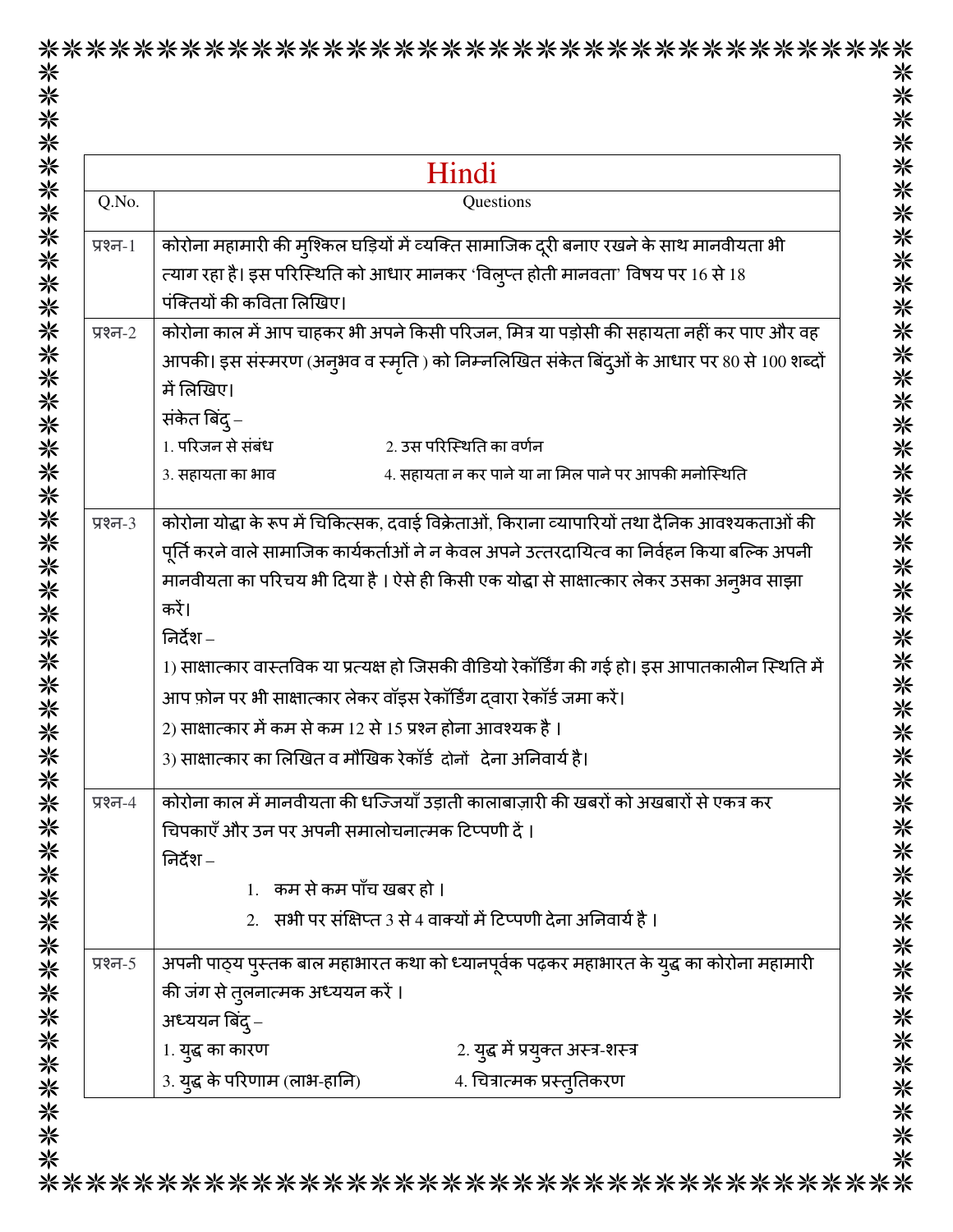|        |                                                                                            | <b>Mathematics</b>                           |                                                                |  |  |
|--------|--------------------------------------------------------------------------------------------|----------------------------------------------|----------------------------------------------------------------|--|--|
| Q. No. |                                                                                            | Questions                                    |                                                                |  |  |
| Q.1    | To prevent infection of Covid 19 in India, the Government of India has invented the        |                                              |                                                                |  |  |
|        | vaccine in the country itself. After successful testing of these vaccines, the phases of   |                                              |                                                                |  |  |
|        |                                                                                            | vaccination has been started in the country. |                                                                |  |  |
|        | On the basis of the population of five states of Madhya Pradesh, Gujarat, Punjab,          |                                              |                                                                |  |  |
|        | Maharashtra and Delhi.                                                                     |                                              |                                                                |  |  |
|        | <b>States</b>                                                                              | Population (in Cr.)                          | <b>Vaccinated Population (in Cr.)</b>                          |  |  |
|        |                                                                                            |                                              | <b>Up to 30 April 2021</b>                                     |  |  |
|        | Madhya Pradesh                                                                             | 8.5                                          | 0.9                                                            |  |  |
|        | Maharashtra                                                                                | 12.0                                         | 1.5                                                            |  |  |
|        | Gujrat                                                                                     | 6.5                                          | 1.0                                                            |  |  |
|        | Punjab                                                                                     | 3.0                                          | .0.55                                                          |  |  |
|        | Delhi                                                                                      | 1.8                                          | .0.6                                                           |  |  |
|        | Answer the following questions.<br>1) Find the percentage of vaccination of each state.    |                                              |                                                                |  |  |
|        | 2) On the basis of the vaccinated population in Madhya Pradesh find the ratio of the       |                                              |                                                                |  |  |
|        | vaccinated population of the other four states with Madhya Pradesh.                        |                                              |                                                                |  |  |
|        | 3) If the doses of vaccine given to each person 0.5 ml in vaccination. Find the state-wise |                                              |                                                                |  |  |
|        | total quantity of vaccine (In liter) used in the above mentioned states.                   |                                              |                                                                |  |  |
|        | 4) Find the average of vaccinated population on the basis the above information.           |                                              |                                                                |  |  |
|        |                                                                                            |                                              | 5) Represent the above data with the help of double bar graph. |  |  |

\*\*\*\*\*\*\*\*\*\*\*\*\*\*\*\*\*\*\*\*\*\*\*\*\*\*\*\*\*\*\*\*\*\*\*\*\*\*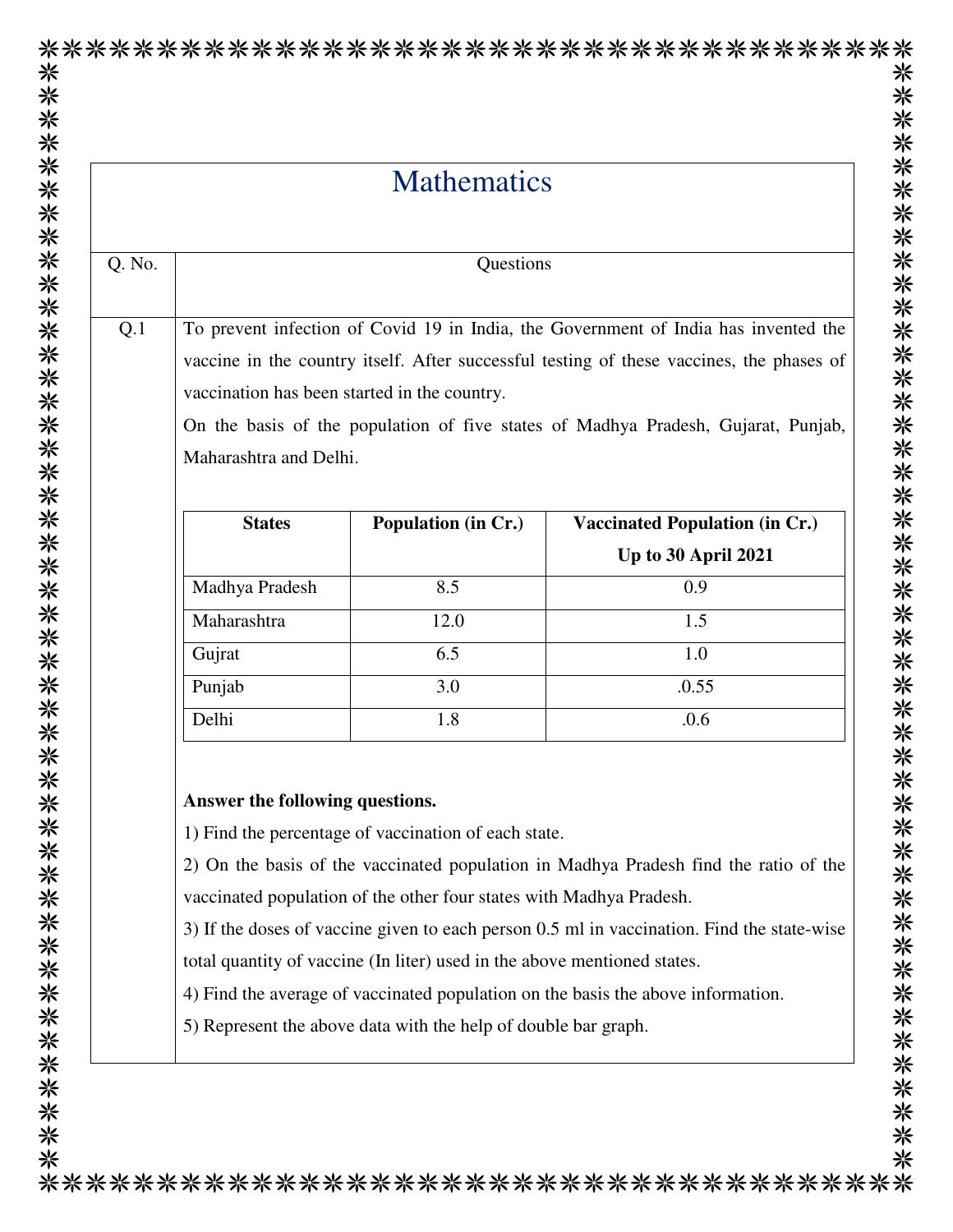| <b>Social Studies</b> |                                                                                                                                                                                                                                                                                          |  |  |  |
|-----------------------|------------------------------------------------------------------------------------------------------------------------------------------------------------------------------------------------------------------------------------------------------------------------------------------|--|--|--|
| Q. No.                | Questions                                                                                                                                                                                                                                                                                |  |  |  |
|                       | We are living through a major historical event; a pandemic that will be<br>studied many years from now in History and Social Studies classes. As with<br>any historical event, there are artifacts historians use to learn more about the<br>event and the people that lived through it. |  |  |  |
|                       | Your job is to select an artifact that a historian 100 years from now could use<br>in an exhibit to show what it was like to live through the Covid-19 Pandemic.<br>This artifact can be anything that describes the times we are living in.                                             |  |  |  |
|                       | Some examples might include: Toilet paper, disinfecting wipes, masks,<br>computers, or a picture of an empty classroom. You can also think of items<br>that might be "unfinished" such as notebooks, assignments, etc.                                                                   |  |  |  |
|                       | Once you pick your item, answer the questions below in complete sentences<br>to form 1-2 paragraphs for historians to read. You may also write your<br>responses in the form of a letter to a historian. Be creative!                                                                    |  |  |  |
| Q.1                   | What is the artifact you chose?                                                                                                                                                                                                                                                          |  |  |  |
| Q.2                   | Explain the significance of this artifact (why is it important?)                                                                                                                                                                                                                         |  |  |  |
| Q.3                   | Describe the impact your artifact had on the Covid-19 Pandemic.                                                                                                                                                                                                                          |  |  |  |
| Q.A                   | If the item is something that can be used, how did people use the item during<br>the pandemic? How did people use it BEFORE the pandemic?                                                                                                                                                |  |  |  |
| Q.5                   | How did this item change how people lived during the pandemic?                                                                                                                                                                                                                           |  |  |  |
| Q.6                   | Describe how YOU feel when you see this artifact. How has the pandemic<br>(or this artifact) changed your life?                                                                                                                                                                          |  |  |  |
| Q.7                   | What do you want people to remember about this pandemic when they study<br>it in 100 years?                                                                                                                                                                                              |  |  |  |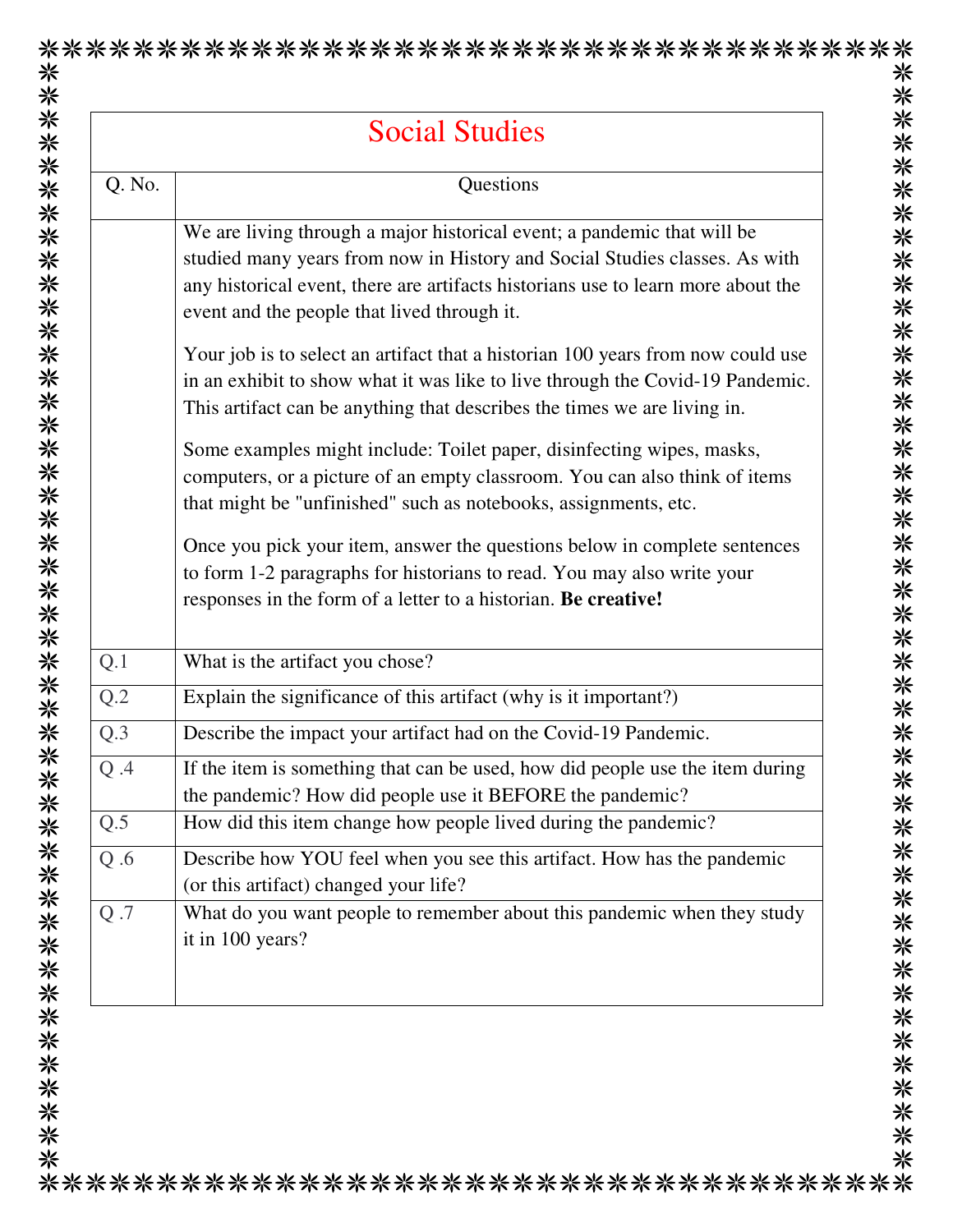| Science |                                                                                 |  |  |  |
|---------|---------------------------------------------------------------------------------|--|--|--|
| Q. No.  | Questions                                                                       |  |  |  |
|         | We are in the middle of an unprecedented pandemic named COVID-19 by             |  |  |  |
|         | the World Health Organization (WHO) which is caused by a novel                  |  |  |  |
|         | coronavirus. The novelty of the virus and its disease is so new that the entire |  |  |  |
|         | world is experiencing its consequences on various aspects. The pandemic is      |  |  |  |
|         | still unfolding and creating some new patterns around us.                       |  |  |  |
| Q.1     | Collect the information about vaccine and medicine that have proved to be a     |  |  |  |
|         | boon for this pandemic disease and arrange it in tabular form and paste         |  |  |  |
|         | picture of vaccine.                                                             |  |  |  |
| Q.2     | This lock down period you have to go on a virtual tour and write a report on    |  |  |  |
|         | that you have to search virtual tools on Google visit any museum Zoological     |  |  |  |
|         | park theme park setting at home and take screenshot of your tour and explain    |  |  |  |
|         | any five specimens for animals write scientific name and observation taken      |  |  |  |
|         | during your virtual tour write about your learning experience to you have to    |  |  |  |
|         | do it in A4 size paper use colours to make it attractive and presentable.       |  |  |  |
| Q.3     | In this situation it is the need of hour to keep ourselves and our family       |  |  |  |
|         | healthy. Suggest ways to stay healthy and also mention the ways to increase     |  |  |  |
|         | immunity.                                                                       |  |  |  |
| Q.4     | Every coin has two faces if we talk about this pandemic it has ruin the life of |  |  |  |
|         | common man but at the same time it has healed the Mother Earth. Justify this    |  |  |  |
|         | statement on the basis of data and express your views in 100-150 words.         |  |  |  |
| Q.5     | Design a catchy slogan and make poster to bring awareness among the people      |  |  |  |
|         | about vaccination.                                                              |  |  |  |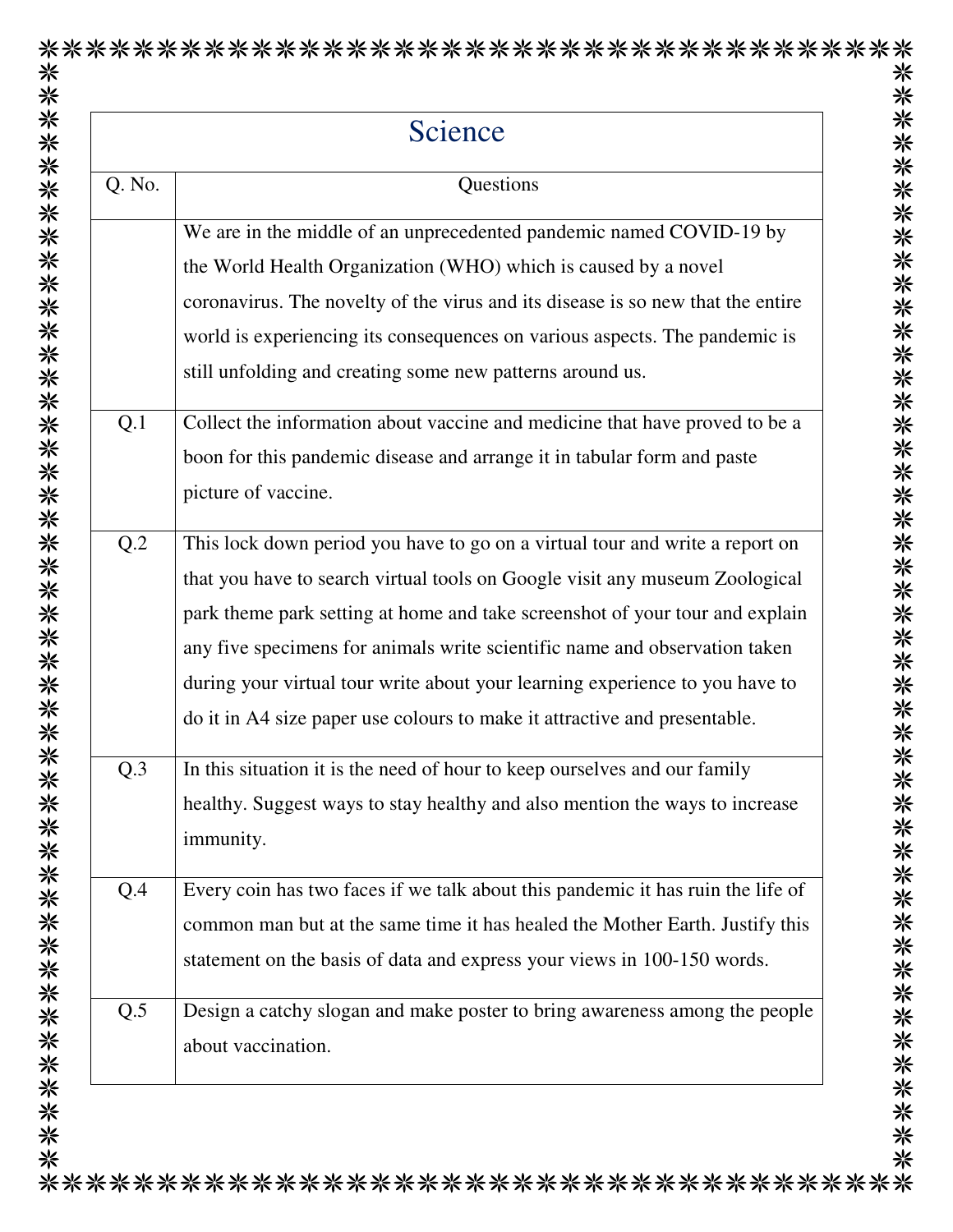|             | Computer                                                                                                                                   |
|-------------|--------------------------------------------------------------------------------------------------------------------------------------------|
| Q.No.       | <b>Questions</b>                                                                                                                           |
| Q.1         | Make a PowerPoint presentation (min 5 slides)                                                                                              |
|             | THEME: Covid-19 facets: Pandemic, Curse & humanity.                                                                                        |
|             | <b>DIRECTION TO DO:</b>                                                                                                                    |
|             | 1. Slide1: front page which include School name, summer assignment topic,                                                                  |
|             | submitted to, submitted by, class & section.                                                                                               |
|             | Slide2: introduction: coronavirus                                                                                                          |
|             | Slide3: symptoms of covid                                                                                                                  |
|             | Slide4: psychological effect in human being                                                                                                |
|             | Slide5: precaution to be taken during covid-19                                                                                             |
|             | 2. Make use of appropriate pictures in the PPT to make attractive.                                                                         |
|             | 3. Save the PPT and share on my mail ID:                                                                                                   |
|             | teenamishra0806@gmail.com                                                                                                                  |
|             |                                                                                                                                            |
| Q.2         | Collect the pictures of the various external hardware devices and paste them on a                                                          |
|             | chart paper.                                                                                                                               |
|             | * Also write the uses of each of the hardware devices on the chart paper.                                                                  |
|             | * Decorate the chart paper to make it look attractive.                                                                                     |
|             |                                                                                                                                            |
|             | Sanskrit                                                                                                                                   |
| Q.No.       | Questions                                                                                                                                  |
| प्रश्न-1    |                                                                                                                                            |
|             | पंच तत्वै मिलित्वा सृष्टि निर्माणं करोति।अतःपंच तत्वै कानि – कानि सन्ति चित्र सहितं                                                        |
|             | तस्य विषये एकं श्लोकं लिखत।                                                                                                                |
|             |                                                                                                                                            |
| प्रश्न-2    | प्रकृति परोपकाराय जीवति एतस्य विषये एकं अन्च्छेद लेखनं (३०-४० शब्दं) लिखत।                                                                 |
|             |                                                                                                                                            |
|             | 'प्रकृतिसंरक्षणं ' मानवस्य कर्तव्यं अस्ति। एतानि विषये एकं संस्कृत गीतं लिखत।                                                              |
| प्रश्न- $3$ |                                                                                                                                            |
| प्रश्न-4    |                                                                                                                                            |
|             |                                                                                                                                            |
|             | का अस्ति पृच्छित्वा घटी निर्माणं कृत्वा लिखत ।                                                                                             |
|             |                                                                                                                                            |
| प्रश्न-5    | यथा तव स्वपरिचित व्यक्ति कोरोना महामारी पिड़ित्वा अस्ति तानि दिनानि तस्य दिनचर्या<br>प्रकृति व मानवा मध्यै परोपकार विषये वार्तालापं लिखत । |

 $\ddot{\phantom{a}}$